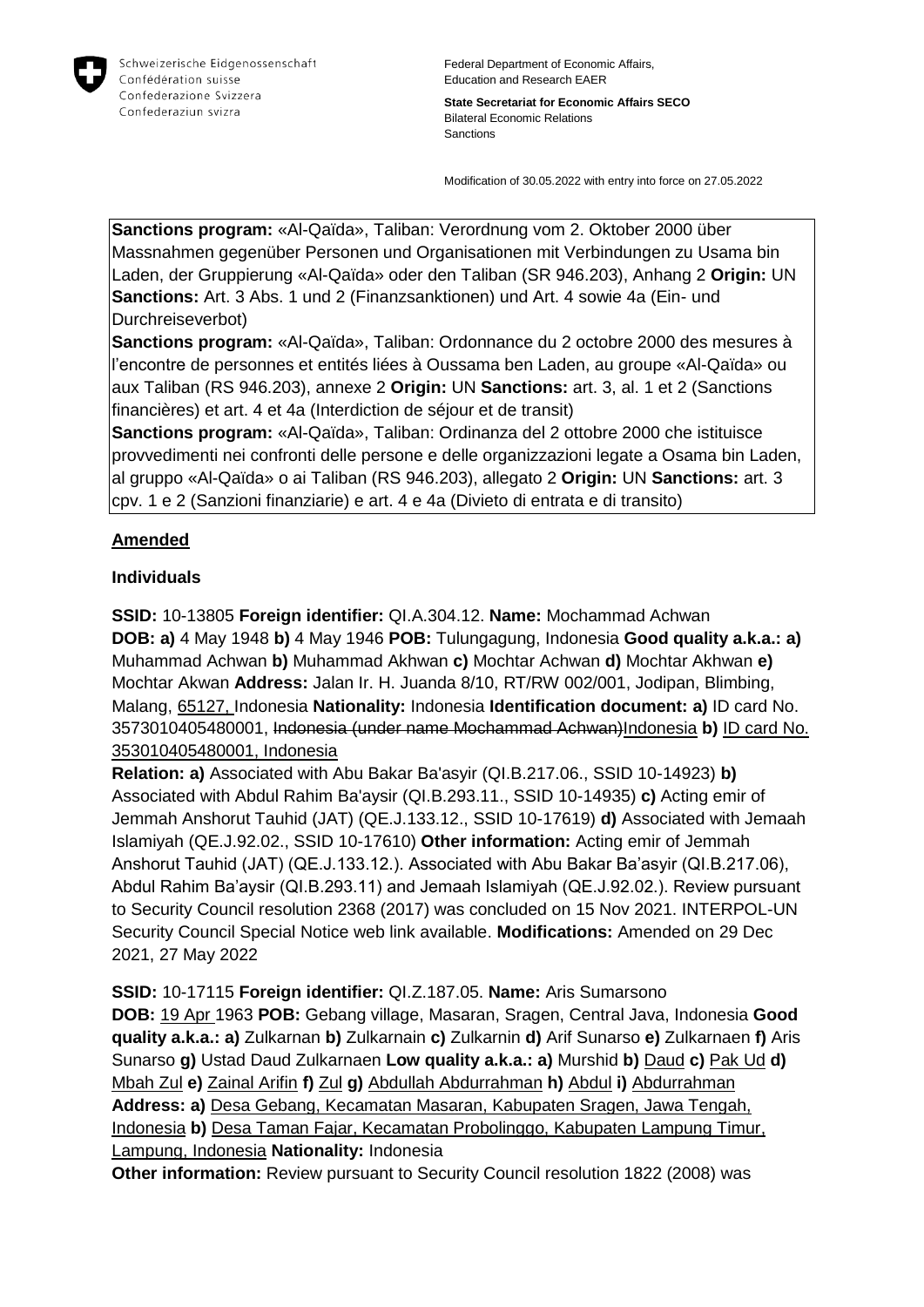concluded on 8 Jun 2010. Review pursuant to Security Council resolution 2253 (2015) was concluded on 7 Jun 2018. INTERPOL-UN Security Council Special Notice web link available. Review pursuant to Security Council resolution 2368 (2017) was concluded on 15 Nov 2021. **Modifications:** Amended on 17 Apr 2019, 29 Dec 2021, 27 May 2022

**SSID:** 10-33708 **Foreign identifier:** QDi.386 **Name:** Mounir Ben Dhaou Ben Brahim Ben **Helal** 

**DOB:** 10 May 1983 **POB:** Ben Guerdane, Tunisia **Low quality a.k.a.: a)** Mounir Helel **b)**  Mounir Hilel **c)** Abu Rahmah **d)** Abu Maryam al-Tunisi **Address:** Amria Ben Guerdane, Medenine, Tunisia **Nationality:** Tunisia **Identification document:** Other No. 08619445, Tunisia (National identification no)

**Relation:** Provider of material support for The Organization of Al-Qaida in the Islamic Maghreb (QE.T.14.01., SSID 10-17785) **Other information:** Foreign terrorist fighter facilitator experienced in establishing and securing travel routes. Deeply involved in providing material support to the Organization of Al-Qaida in the Islamic Maghreb (QDe.014) in North Africa. Assisted foreign terrorist fighters' travel throughout North Africa and to Syrian Arab Republic to join Islamic State in Iraq and the Levant, listed as Al-Qaida in Iraq (QDe.115). Profession: farm worker. Mother's name: Mbarka Helali. Review pursuant to Security Council resolution 2368 (2017) was concluded on 15 Nov 2021. INTERPOL-UN Security Council Special Notice web link available. **Modifications:** Listed on 3 Mar 2016, amended on 29 Dec 2021, 27 May 2022

**SSID:** 10-34402 **Foreign identifier:** QDi.395 **Name:** Muhammad Sholeh Ibrahim **Title:** Ustad **DOB:** Sep 1958 **POB:** Demak, Indonesia **Good quality a.k.a.: a)** Mohammad Sholeh Ibrahim **b)** Muhammad Sholeh Ibrohim **c)** Muhammad Soleh Ibrahim **d)** Sholeh Ibrahim **e)** Muh Sholeh Ibrahim **Address: a)** Masjid Baitul Amin, Waringinrejo RT 01 RW 02, Grogol, Cemani, Sukoharjo, Jawa Tengah 57572, Indonesia **b)** Desa Cemani, Waringinrejo RT 001/021, Kecamatan Grogol, Kabupaten Sukoharjo, Jawa Tengah, Indonesia **Nationality:** Indonesia **Identification document: a)** ID card No. 3311092409580002, Indonesia **b)** ID card No. 3311092409580003, Indonesia

**Relation: a)** Emir of Jemmah Anshorut Tauhid (JAT) (QE.J.133.12., SSID 10-17619, since 2014) **b)** Supporter of Al-Qaida in Iraq (QE.J.115.04., SSID 10-17311) **Other information:** Has served as the acting emir of Jemmah Anshorut Tauhid (JAT) (SSID 10-17619) since 2014 and has supported Islamic State in Iraq and the Levant (ISIL), listed as Al-Qaida in Iraq (SSID 10-17311). Profession: Lecturer/Private Teacher. Review pursuant to Security Council resolution 2368 (2017) was concluded on 15 Nov 2021. INTERPOL-UN Security Council Special Notice web link available. **Modifications:** Listed on 20 Apr 2016, amended on 29 Dec 2021, 27 May 2022

**SSID:** 10-39813 **Foreign identifier:** QDi.420 **Name:** Hajji 'Abd al-NasirTaha Ibrahim Abdallah Bakr Al Khuwayt

**POB:** Tall 'Afar, Iraq **Good quality a.k.a.: a)** Hajji Abdelnasser **b)** Hajji Abd al-Nasr **c)** Hajji 'Abd Al-Nasir (formerly listed as) **Low quality a.k.a.: a)** Taha al-Khuwayt **b)** Mullah Taha **c)**  Mullah Khuwayt **Address:** Syrian Arab RepublicIraq (Prison in Iraq) **Nationality:** Iraq **Other information: a) Former ISIL governor of al-Jazira Province, ISIL military leader in the** Syrian Arab Republic as well as member and chair of the ISIL Delegated Committee, which exercises administrative control of ISIL's affairs. In custody of Iraq since 2019. Photo available for inclusion in the INTERPOL-UN Security Council Special Notice. INTERPOL-UN